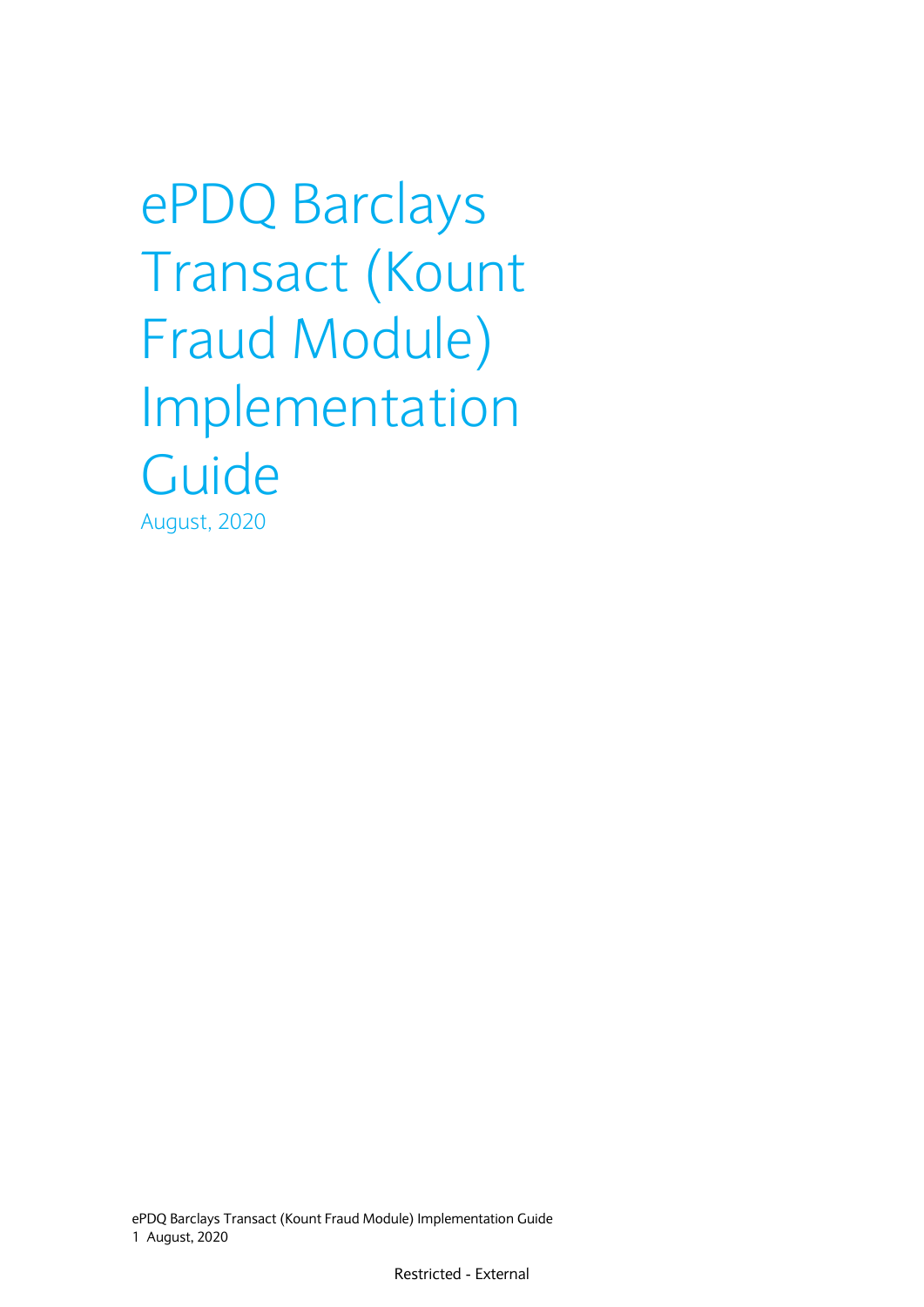## **Contents**

| Introduction                          | 3 |
|---------------------------------------|---|
| <b>Understanding Transact</b>         | 3 |
| Going Live with Transact              | 4 |
| Mandatory and Recommended Data Fields | 5 |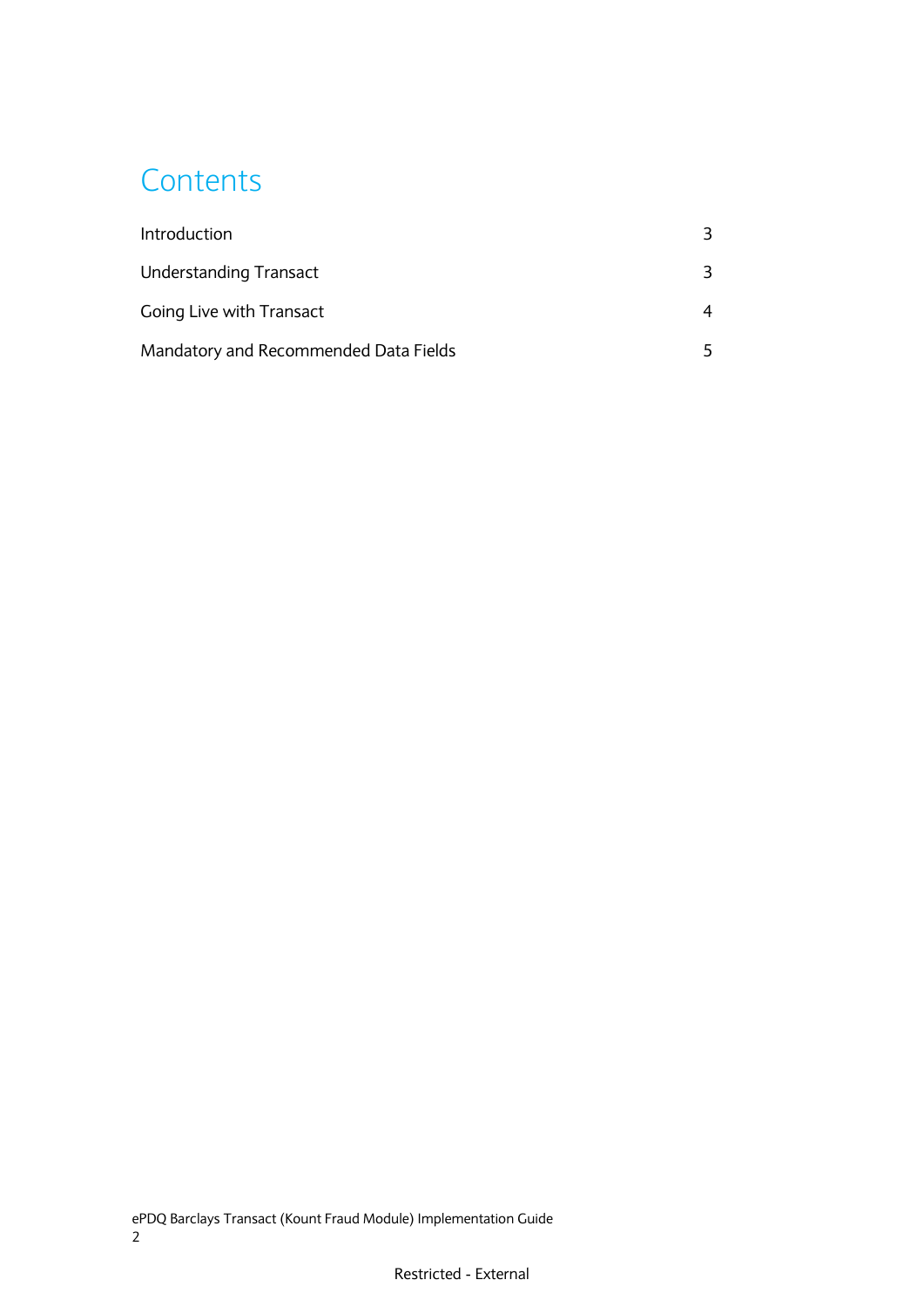### <span id="page-2-0"></span>Introduction

Barclaycard Transact is designed to work in partnership with your 3DS implementation to support the goal of a frictionless customer journey. Increasing sales is vital to any business, and security is key. With Barclaycard Transact we can help you achieve this with intelligent insights, and deliver a smoother payment experience for your customers by accepting more transactions and minimising disruption throughout the journey. On the ePDQ back office this is called Kount.

Barclaycard Transact offers a series of tools and service enhancements designed to manage fraud and help improve transaction acceptance enabling your business thrive in the new PSD2 landscape. It delivers Smart Acceptance through a modular approach, allowing you to balance the need to manage fraud with customer experience in the payment journey.

### <span id="page-2-1"></span>Understanding Transact

Barclaycard Transact delivers Smart Acceptance through a modular solution that lets you balance the need to manage fraud with customer experience in the payment journey.

• Transaction Risk Analysis (TRA) Exemption Service

This service allows TRA eligible transactions to continue to be processed via the frictionless straight-to-authorise route. TRA exemption payments present fewer steps in payment journey for cardholders, meaning reduced likelihood of cart abandonment for your business.

### • Fraud as a Service

Barclaycard is working in partnership with Kount to offer state-of-the-art fraud prevention solution, the Fraud as a Service Module. This solution can help reduce fraud and future chargebacks by enabling real time decisions on transactions using comprehensive data analytics at the point of check-out.

The solution meets the mandatory PSD2 requirement to perform a pre auth fraud risk check to enable TRA exemptions to be applied to eligible transactions, maintaining a smooth payment experience as possible for customers.

The Fraud as a Service Module delivers an all-in-one fraud and risk management solution for companies that operate in card-not-present environments looking to simplify their fraud/risk operations. The Fraud as a Service Module provides a single point of integration, robust, proactive fraud solution that is flexible and easy to use. Kount's proprietary technology has reviewed billions of transactions and provides fraud protection for some of the world's best-known brands.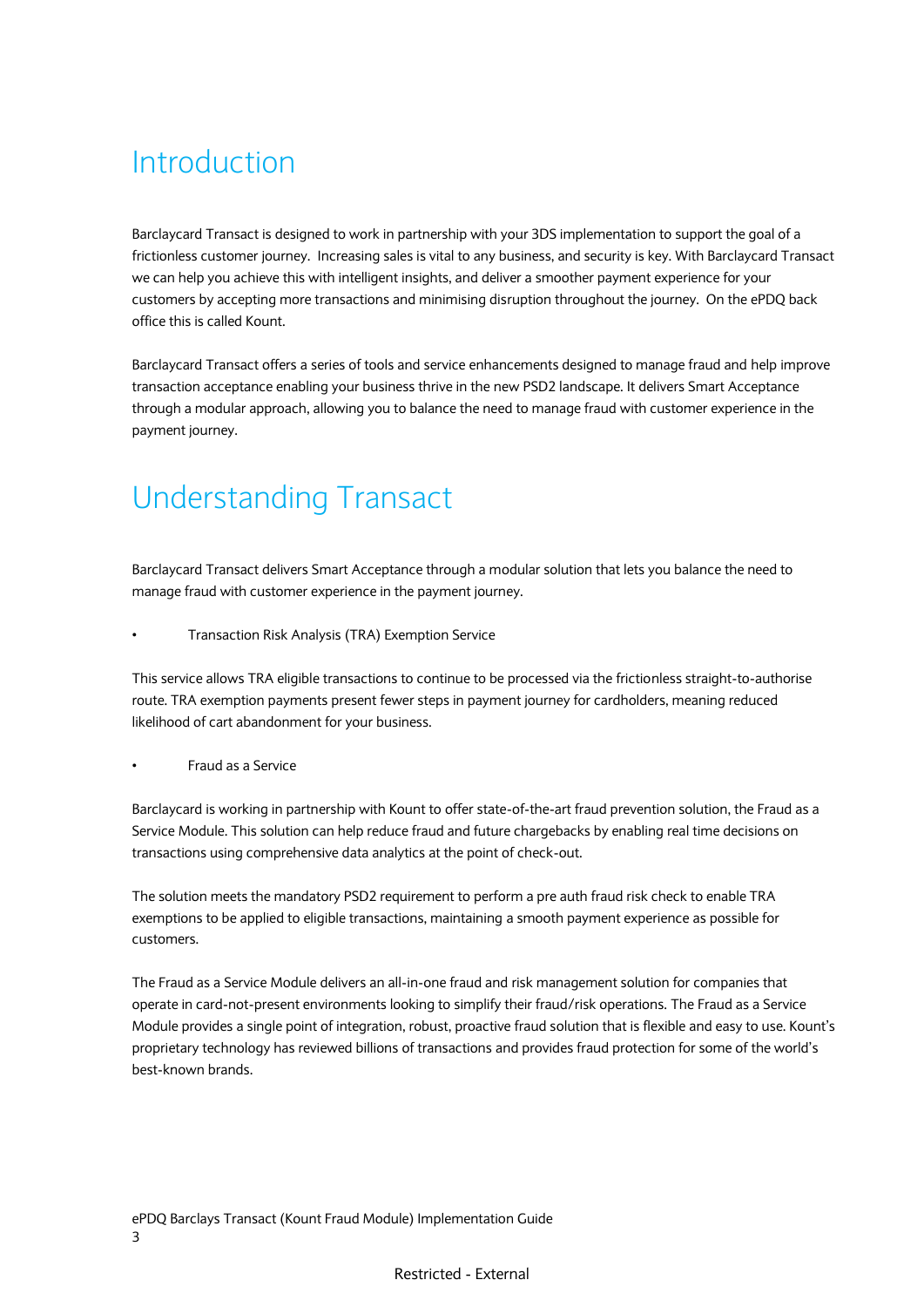### <span id="page-3-0"></span>Going Live with Transact

- 1. Be 3DS ready version 1 is compliant, but we'd recommend you move to version 2.
- 2. Review the 3DSv2 parameters and specific instructions on implementation for 3DS on the ePDQ support pages.

a. The following link shows the integration instructions for all methods: <https://support.epdq.co.uk/en/integration/all-sales-channels/>

#### b. More specific instructions are here:

[https://support.epdq.co.uk/en/integration/all-sales-channels/integrate-with-e-commerce/guide#3-d](https://clicktime.symantec.com/3Mag1hKVbUPAVuJ3EnUcRwR6H2?u=https%3A%2F%2Fsupport.epdq.co.uk%2Fen%2Fintegration%2Fall-sales-channels%2Fintegrate-with-e-commerce%2Fguide%233-d-secure-v2.1)[secure-v2.1](https://clicktime.symantec.com/3Mag1hKVbUPAVuJ3EnUcRwR6H2?u=https%3A%2F%2Fsupport.epdq.co.uk%2Fen%2Fintegration%2Fall-sales-channels%2Fintegrate-with-e-commerce%2Fguide%233-d-secure-v2.1) and [https://support.epdq.co.uk/en/integration/all-sales-channels/integrate-with-directlink](https://clicktime.symantec.com/38AS6HxKG82oNrzjaTiUycT6H2?u=https%3A%2F%2Fsupport.epdq.co.uk%2Fen%2Fintegration%2Fall-sales-channels%2Fintegrate-with-directlink-server-to-server%2Fguide%233-d-secure-v2.1)[server-to-server/guide#3-d-secure-v2.1](https://clicktime.symantec.com/38AS6HxKG82oNrzjaTiUycT6H2?u=https%3A%2F%2Fsupport.epdq.co.uk%2Fen%2Fintegration%2Fall-sales-channels%2Fintegrate-with-directlink-server-to-server%2Fguide%233-d-secure-v2.1)

- 2. Sign up to Barclaycard Transact: Complete and sign Order Form and Additional Service Conditions when issued by Barclaycard.
- 3. If you are using your own integration via Direct Link or Flex Checkout you will need to incorporate the table below of minimum fields into your message to ePDQ to allow for the real time fraud assessment piece

If you are using a Hosted Payment Page you will need to include the additional data fields below into your message to ePDQ. Please note that the data fields need to be in the format of the ePDQ platform.

There will be a delay as advised within the Barclaycard Transact Terms before TRA flagging will be activated – All flow will go to 3DS until Transact is activated

4. In order for you to use Transact, it must be configured on all of your ePDQ Accounts (PSPIDs). If you have requested Transact we will have activated this on all of your accounts, but you will need to ensure that your integration to ePDQ is update for all PSPIDs that you use.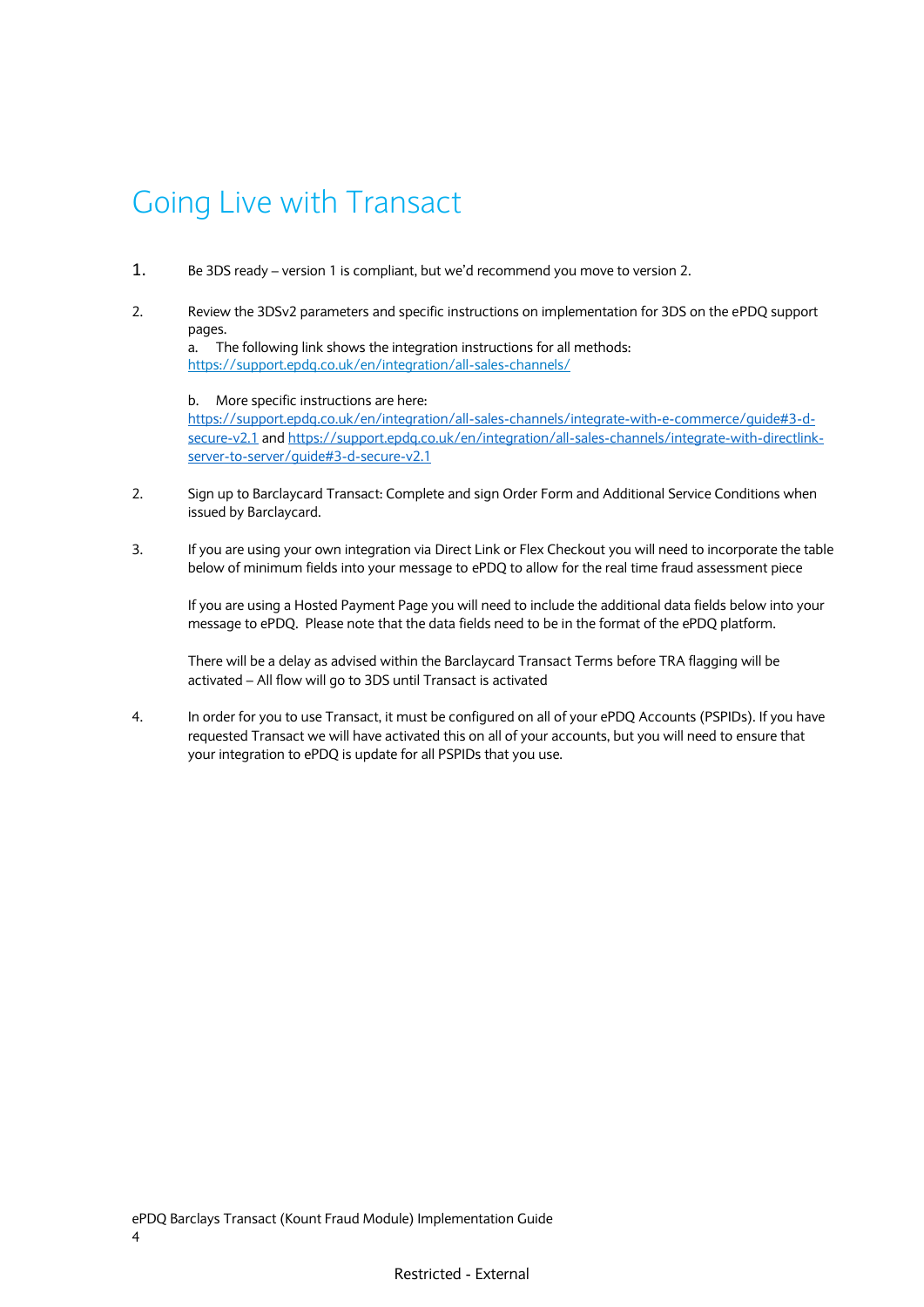# <span id="page-4-0"></span>Mandatory and Recommended Data Fields

In order for the SmartPay I Fraud tool to perform as it is intended to each merchant must ensure they are collecting the *required data fields* below at a minimum. There is overlap with some of the Transact fields and some of the 3DSv2 fields.

NOTE: Transact cannot be tested live use only once implemented.

Additionally, merchants are recommended to pass any combination of the *recommended data fields*, if not already doing so.

|  | Please note ITEM type parameters will not work with a METHOD=GET type request |  |
|--|-------------------------------------------------------------------------------|--|
|  |                                                                               |  |
|  |                                                                               |  |

| <b>Mandatory Data Points</b>    |                                                                                                                                                                                                                                                                                                                                           |                   |
|---------------------------------|-------------------------------------------------------------------------------------------------------------------------------------------------------------------------------------------------------------------------------------------------------------------------------------------------------------------------------------------|-------------------|
| <b>Data Fields</b>              | <b>Description</b>                                                                                                                                                                                                                                                                                                                        | Format/Example    |
| <b>Fmail</b>                    | This is the email address<br>submitted by the customer. If<br>a call centre is accepting<br>orders on behalf of customers<br>and the customer does not<br>provide an email address OR<br>the customer does not have<br>an email address.<br>noemail@kount.com must be<br>submitted.                                                       | email@example.com |
| <b>Amount</b>                   | Total amount in currency<br>submitted. Amount multiplied<br>by 100 as this field must not<br>contain any decimals or other<br>separators.                                                                                                                                                                                                 | 229999            |
| <b>Currency</b>                 | Country of currency submitted<br>on order. If event or<br>transaction is not a payment<br>transaction, then hard code<br>any ISO 3-digit approved<br>currency Code.                                                                                                                                                                       | GBP               |
| Remote_Addr                     | Dotted Decimal IPv4 address<br>that the merchant sees<br>coming from the customer. If<br>MODE=P or the Phone to Web<br>exclusion is used, the IPAD<br>field should be hard coded to<br>be 10.0.0.1. Other than<br>MODE=P or Phone to Web.<br>the IPAD field should never be<br>an anonymous IP address (i.e.<br>10.X.X.X or 192.168.X.X). | 178.62.50.112     |
| ECOM_BILLTO_POSTAL_STREET_LINE1 | Billing street address - Line 1                                                                                                                                                                                                                                                                                                           | 99 Any Rd         |
| ECOM_BILLTO_POSTAL_COUNTRYCODE  | Billing address - Country                                                                                                                                                                                                                                                                                                                 | <b>UK</b>         |
| ECOM_BILLTO_POSTAL_CITY         | Billing address - City                                                                                                                                                                                                                                                                                                                    | Manchester        |
| ECOM_BILLTO_POSTAL_POSTALCODE   | Billing address - Postal Code                                                                                                                                                                                                                                                                                                             | M13 9PG           |
| <b>CN</b>                       | Name submitted with the<br>order                                                                                                                                                                                                                                                                                                          | A Example         |

ePDQ Barclays Transact (Kount Fraud Module) Implementation Guide